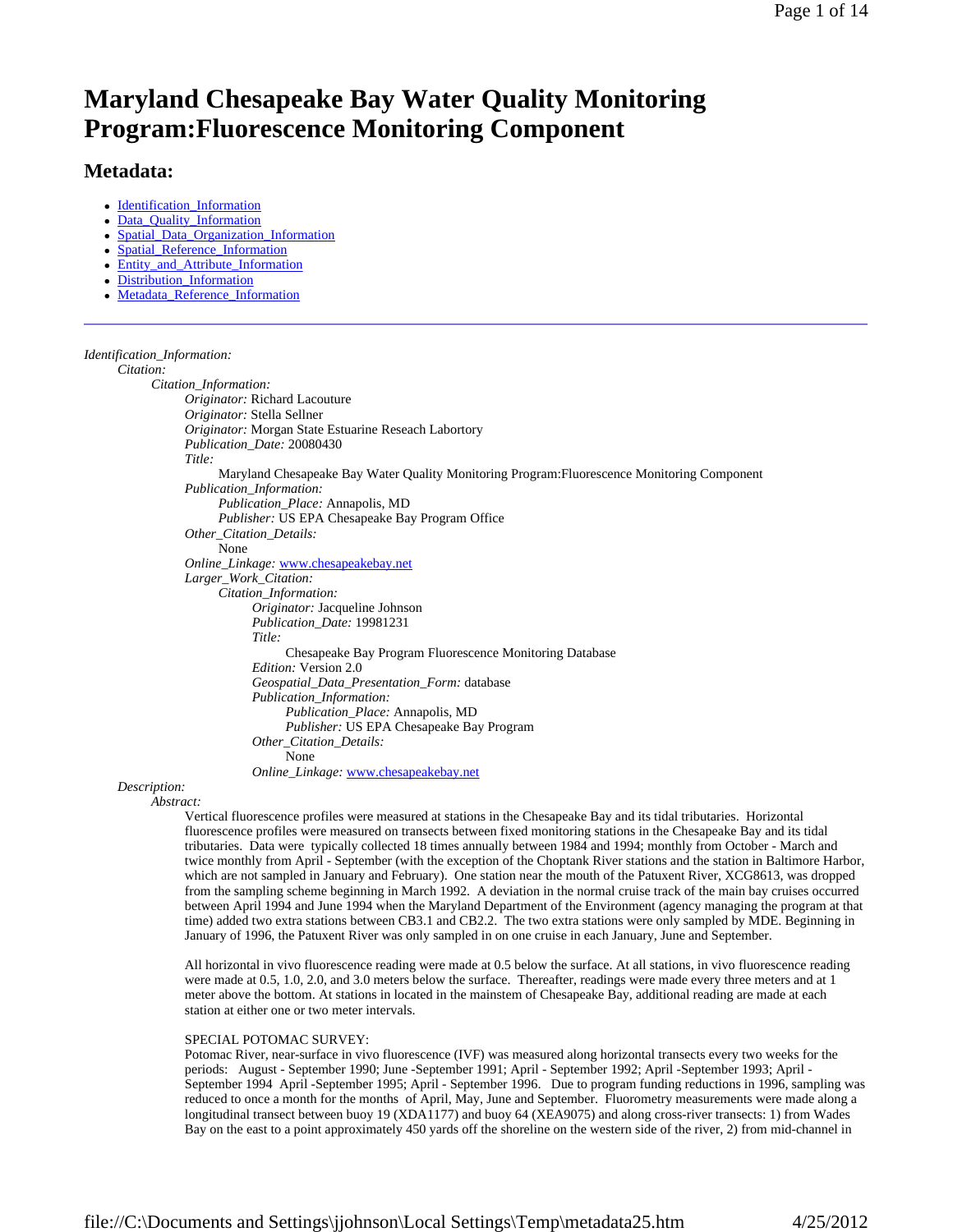the mainstem of the river to the center of Mattawoman Creek mouth, 3) from approximately 250 yards off the eastern shoreline of the mainstem at Buoy 51 to the middle of Occoquan Bay, and 4) from mid-channel of the mainstem river to the western end of Gunston Cove. IVF values were subsequently converted to active chlorophyll a from regressions between IVF and chlorophyll a measured from grab samples collected during each trip. The position of each IVF reading on the transect path was determined by Loran-C. Note: Improper filters were used in the fluorometer during April and May 1991 so data is not included. For the period 1991 - 1993, the chlorophyll data in the Horizontal profiles from the tributaries (Potomac, Choptank and Patapsco) were miscalculated because the blank of the dissolved fraction was mistakenly subtracted twice from the sample. This mistake was realized and those data have been corrected as of the 4/15/95 data submittal. The implication of this mistake was also reflected in the productivity data set since assimilation ratios are calculated as part of this program.

*Purpose:*

The state of Maryland, in cooperation with the US EPA Chesapeake Bay Program, has used in vivo fluorescence to measure horizontal and vertical profiles of chlorophyll a between fixed monitoring stations in the Maryland Chesapeake Bay mainstem and tidal tributaries since August 1984. A horizontal transect program from the during the months of April-September began in the Potomac estuary in August 1990. The program is designed to give comprehensive spatial and temporal information on phytoplankton. Sampling is performed in conjunction with the Maryland phytoplankton, zooplankton and water quality monitoring programs.

*Supplemental\_Information:*

# STATION NAMES AND DESCRIPTIONS

CB1.1 -Mouth of Susquehanna River-Main Bay CB2.1 -South West of Turkey Point-Main Bay CB2.2 -West of Still Pond near Buoy R 34-Main Bay CB3.1 -South East of Gunpowder Neck between Buoys 24A and 24B Main Bay CB3.2 -North West of Swan Point near Buoy R 10- Main Bay CB3.3W -North West of Bay Bridge-Main Bay CB3.3C -North of Bay Bridge-Main Bay CB3.3E -North East of Bay Bridge-Main Bay CB4.0W -South West of Thomas Point Shoal-Main Bay CB4.0C -South of Thomas Point Shoal-Main Bay CB4.0E -South East of Thomas Point Shoal-Main Bay CB4.1W -South East of Horseshoe Point-Main Bay CB4.1C -South West of Kent Point-Main Bay CB4.1E -South of Kent Point-Main Bay CB4.2W -North West of Plum Point-Main Bay CB4.2C -South West of Tilghman Island near Buoy BWCR-Main Bay CB4.2E -South West of Tilghman Island-Main Bay CB4.3W -East of Dares Beach-Main Bay CB4.3C -East of Dares Beach near Buoy R 64-Main Bay CB4.3E-Mouth of Choptank River-Main Bay CB4.4 -North East of Cove Point-Main Bay CB5.1 -East of Cedar Point East of PR Buoy-Main Bay CB5.2 -East of Point No Point-Main Bay CB5.3 -North East of Smith Point at Virginia State Line-Main Bay LE2.3 -Mouth of Potomac River-Main Bay ANPC -Annapolis City dock-Severn River ANPS -Sandy Point Park near Annapolis-Main Bay SOL-Solomons Island CBL dock-Patuxent River TIL -West entrance of Knapps Narrows on Tilghman Island TOLCHES-Entrance to marina south of Tolchester Beach BENEDIC-Old Benedict Estuarine Reseach Laboratory-Benedict MD CB5.1-Off Cedar Point at RB HI Buoy-Patuxent River CB5.1W-Between Cedar Point and Cove Point in mid channel-Patuxent River LE1.4-Between Drum Point and Fishing Point in mid channel-Patuxent River LE1.3 -North of Point Patience and ESE of Half Pone Point in mid channel-Patuxent River LE1.2-South West of Petersons Point in mid channel-Patuxent River LE1.1 -Between Jack Baysandspit and Sandgates in mid channel-Patuxent River RET1.1-East North East of Long Point in midchannel-Patuxent River TF1.7-East South East of Jacks Creek in mid channel-Patuxent River TF1.6-Off wharf at Lower Marlboro in mid channel-Patuxent River TF1.5 -At Nottingham in mid channel-Patuxent River TF2.3 -Off Indianhead at Buoy N 54-Potomac River RET2.2 -Off Maryland Point at Buoy 19-Potomac River LE2.2-Off Ragged Point at buoy BW 51B-Potomac River ET4.2 -South of Eastern Neck Island at Buoy 9-lower Chester River ET5.1 -Downstream of confluence with Tuckahoe Creek-upper Choptank River ET5.2 -Near Rt. 50 bridge at Cambridge-lower Choptank River EE3.1-North Tangier Sound North of Buoy R 16-Main Bay WT5.1 -East of Hawkins Point at Buoy 5M-Patapsco River (Baltimore Harbor)

>Vertical Profile and Horizontal Transect End Point Stations.

3S -South of Sandy Point Light House-Main Bay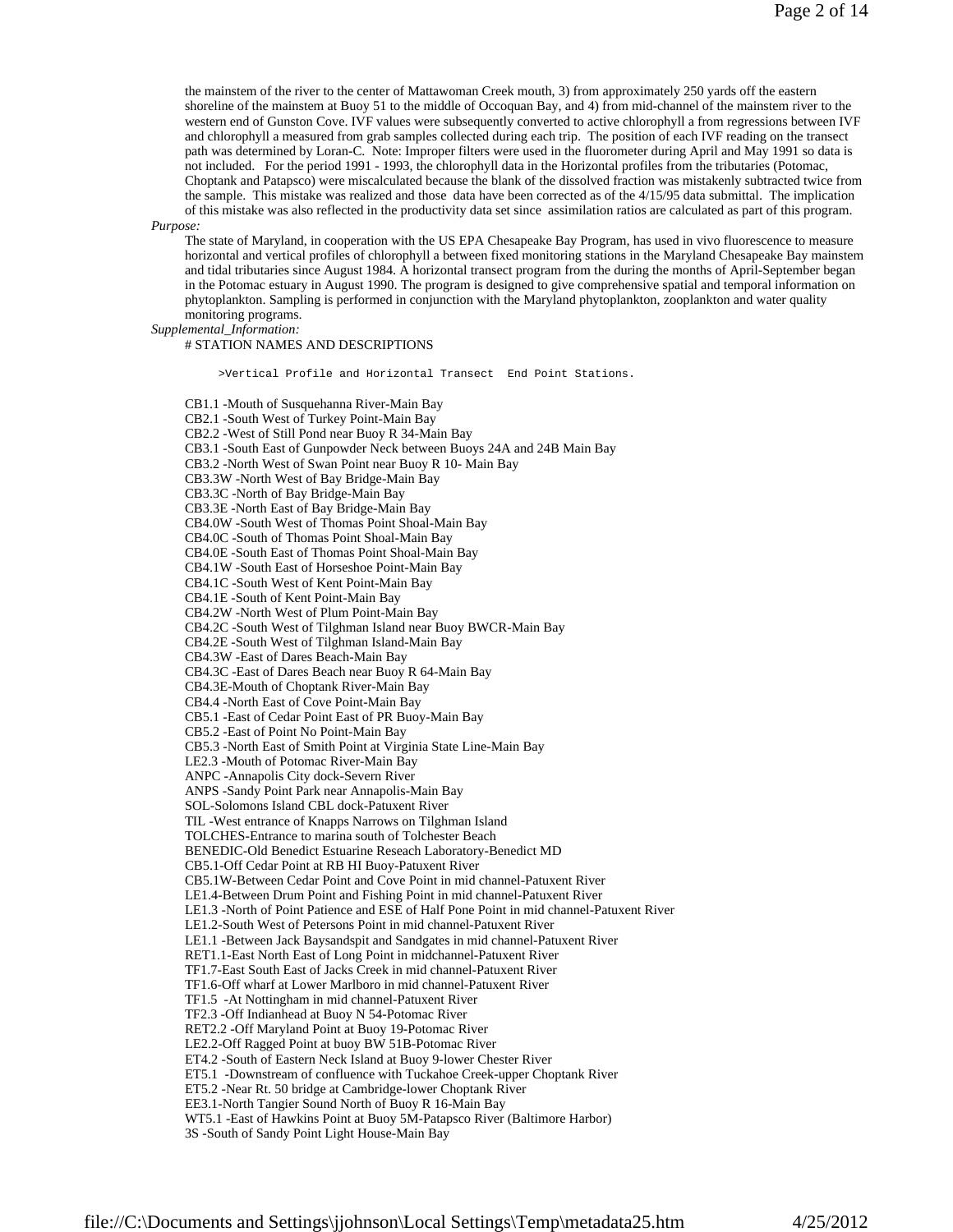4S -North of Sandy Point Light House-Main Bay

 >Potomac River Horizontal Transects. Note, this station list represents only the start and ending stations of cross river transects.

XEA9075-400 yds. N of buoy 64 XEA6000C-Red buoy 62 off Gunston Cove XEA6000W-300 yds. off boat ramp at Pohick Bay Regional Park XEA5000C-Buoy 51 XEA5000E-250 yds. W. of shoreline parallel to buoy 51 XEA5000W -Middle of Occoquan Bay parallel to buoy 51 XEA4000C -Green buoy 45, off Mattawoman Creek XEA4000E -Red day marker 6, Mattawoman Creek XDA3000C -Green buoy 33 XDA3000E-600 yds. W. of shoreline in Wades Bay parallel to green buoy 33 XDA3000W-450 yds. E. of shoreline parallel to green buoy 33 RET2.2 -10 yds. N. of buoy 19 *Time\_Period\_of\_Content: Time\_Period\_Information: Range\_of\_Dates/Times: Beginning\_Date:* 19840701 *Beginning\_Time:* unknown *Ending\_Date:* 20090916 *Ending\_Time:* unknown *Currentness\_Reference:* ground condition *Status: Progress:* Complete *Maintenance\_and\_Update\_Frequency:* None planned *Spatial\_Domain: Bounding\_Coordinates: West\_Bounding\_Coordinate:* -77.2936 *East\_Bounding\_Coordinate:* -75.9222 *North\_Bounding\_Coordinate:* 39.4794 *South\_Bounding\_Coordinate:* 37.9947 *Keywords: Theme: Theme\_Keyword\_Thesaurus:* None *Theme\_Keyword:* ANALYZED *Theme\_Keyword:* Water *Theme\_Keyword:* Fluorescence *Place: Place\_Keyword\_Thesaurus:* None *Place\_Keyword:* Chesapeake Bay *Place\_Keyword:* Potomac River *Place\_Keyword:* Maryland *Place\_Keyword:* Patuxent River *Place\_Keyword:* Chester River *Place\_Keyword:* Choptank River *Place\_Keyword:* Patapsco River *Stratum: Stratum\_Keyword\_Thesaurus:* None *Stratum\_Keyword:* Water Column *Temporal: Temporal\_Keyword\_Thesaurus:* None *Temporal\_Keyword:* monthly *Temporal\_Keyword:* bimonthly *Access\_Constraints:* None *Use\_Constraints:* Use at your own risk *Point\_of\_Contact: Contact\_Information: Contact\_Person\_Primary: Contact\_Person:* Jacqueline Johnson *Contact\_Organization:* Interstate Commission on Potomac River Basin *Contact\_Position:* Chesapeake Bay Program Living Resources Data Manager *Contact\_Address: Address\_Type:* mailing and physical address *Address:* 410 Severn Avenue, Suite 109 *City:* Annapolis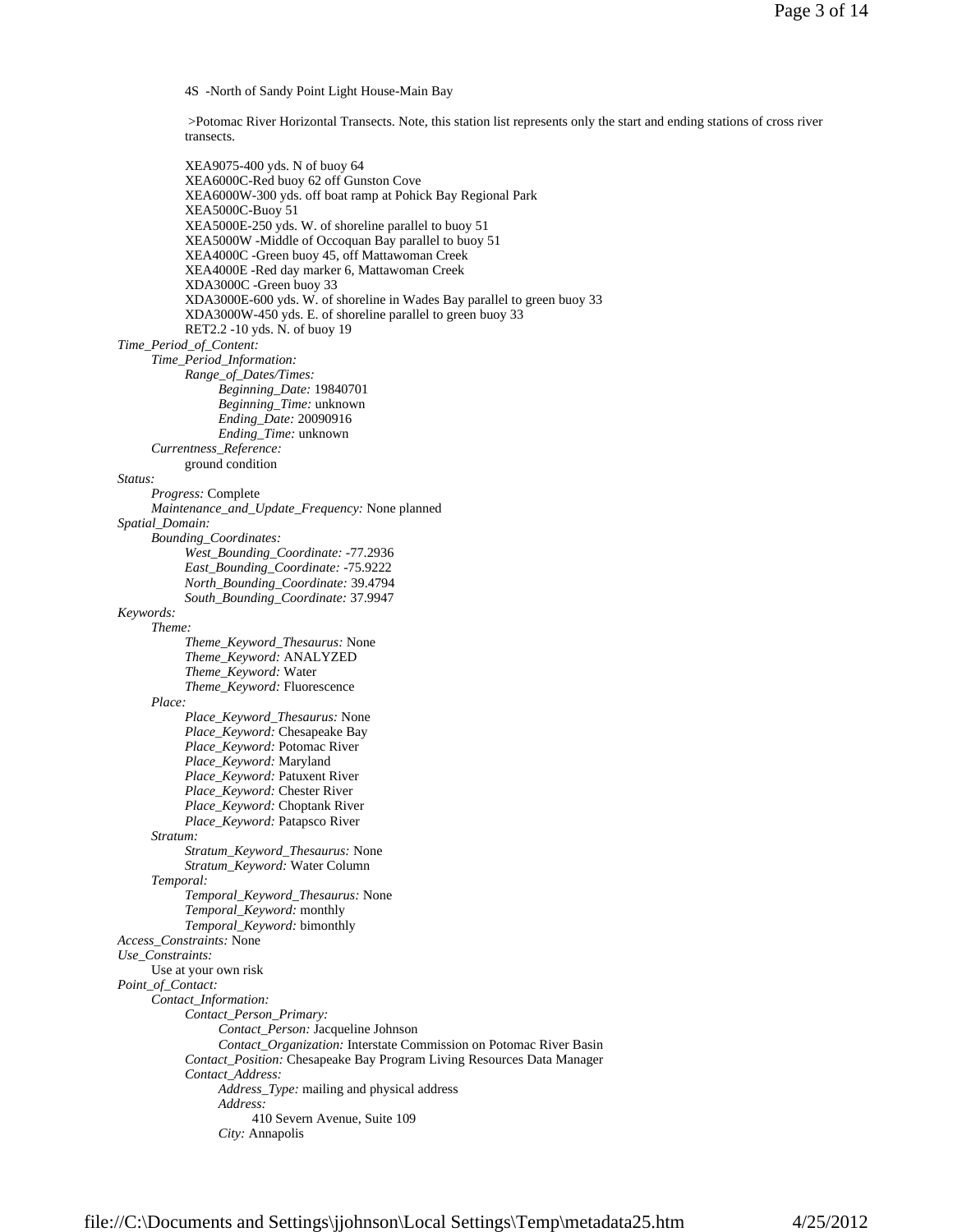*State\_or\_Province:* Maryland *Postal\_Code:* 21403 *Country:* USA *Contact\_Voice\_Telephone:* 1-800-968-7229 *Contact\_Voice\_Telephone:* 410-267-5729 *Contact\_Facsimile\_Telephone:* 410-267-5777 *Contact\_Electronic\_Mail\_Address:* jjohnson@chesapeakebay.net *Hours\_of\_Service:* 7:00 a.m. to 2:00 p.m. Monday Through Friday *Contact Instructions:* unavailable *Data\_Set\_Credit:* Morgan State University, BENEDICT ESTUARINE RESEARCH LABORATORY, Maryland Department of Natural Resources and EPA Chesapeake Bay Program *Security\_Information: Security\_Classification\_System:* None *Security\_Classification:* Unclassified *Security\_Handling\_Description:* None *Native\_Data\_Set\_Environment:* Microsoft Access Database *Cross\_Reference: Citation\_Information: Originator:* Jacqueline Johnson *Publication\_Date:* 20000101 *Publication\_Time:* Unknown *Title:* 2000 Users' Guide to Chesapeake Bay Program Biological and Living Resources Data *Edition:* Version 1 *Publication\_Information: Publication\_Place:* Annapolis, MD *Publisher:* USEPA CHESAPEAKE BAY PROGRAM OFFICE *Other\_Citation\_Details:* Unknown *Online\_Linkage:* https://archive.chesapeakebay.net/pub/living\_resources/guide2000.pdf

#### Back to Top

*Data\_Quality\_Information: Attribute\_Accuracy: Attribute\_Accuracy\_Report:* In Vivo fluorescence readings wer converted into Chlorophyll A concentrations by a regression calibration with grab samples for chlorophyll a taken in the field. *Logical\_Consistency\_Report:* Not Applicable *Completeness\_Report:* In vivo fluorescence (IVF) was measured on a Turner Designs Model 10000 fluorometer from July 1984 thru June 1998. Beginning in June of 1996, a Turner Designs Model 10-AU-005 was used for some of the tributary stations. Beginning in March, 1999, a Turner Designs Model 10-AU-005 was used for all stations. *Positional\_Accuracy: Horizontal\_Positional\_Accuracy: Horizontal\_Positional\_Accuracy\_Report:* Sample site latitude and longitude positional accuracy is tested by visual comparison of hard copy check plots to the source materials and verifying the location of the data on-screen relative to other data layers in the same geographic area. Chesapeake Bay Program Analytical Method Code CHL\_F101 Sampling station location along transects was determined using the simple geometry of right triangles to compute latitude and longitude. Calculations were based on the following assumptions: a) the transect was over a straight line from departure station to arrival station, b) boat speed was assumed to be constant, c) the Latitudes and Longitudes of end point stations were consistent. Equations were based on the relationship of total strip recorder tape length being proportional to actual distance between stations. Sampling position was based on the distance from the starting position of the strip recorder tape of the at sample time against the total length of the tape at the destination station. TOT\_DIST=(((LONG\_DES-LONG\_DEP)\*\*2)+((LAT\_DES-LAT\_DEP)\*\*2)) ALPHA=ARCTAN((LAT\_DES-LAT\_DEP)/(LONG\_DES-LONG\_DEP)) SMP\_DIST = TOT\_DIST \* (DIS\_MM / TOT\_LEN); SAMPLELONG ~IF LONG\_DEP < LONG\_DES THEN LONG = LONG\_DEP + ABS(COS(ALPHA) \* SMP\_DIST; ELSE LONG = LONG\_DEP - ABS(COS(ALPHA) \*SMP\_DIST;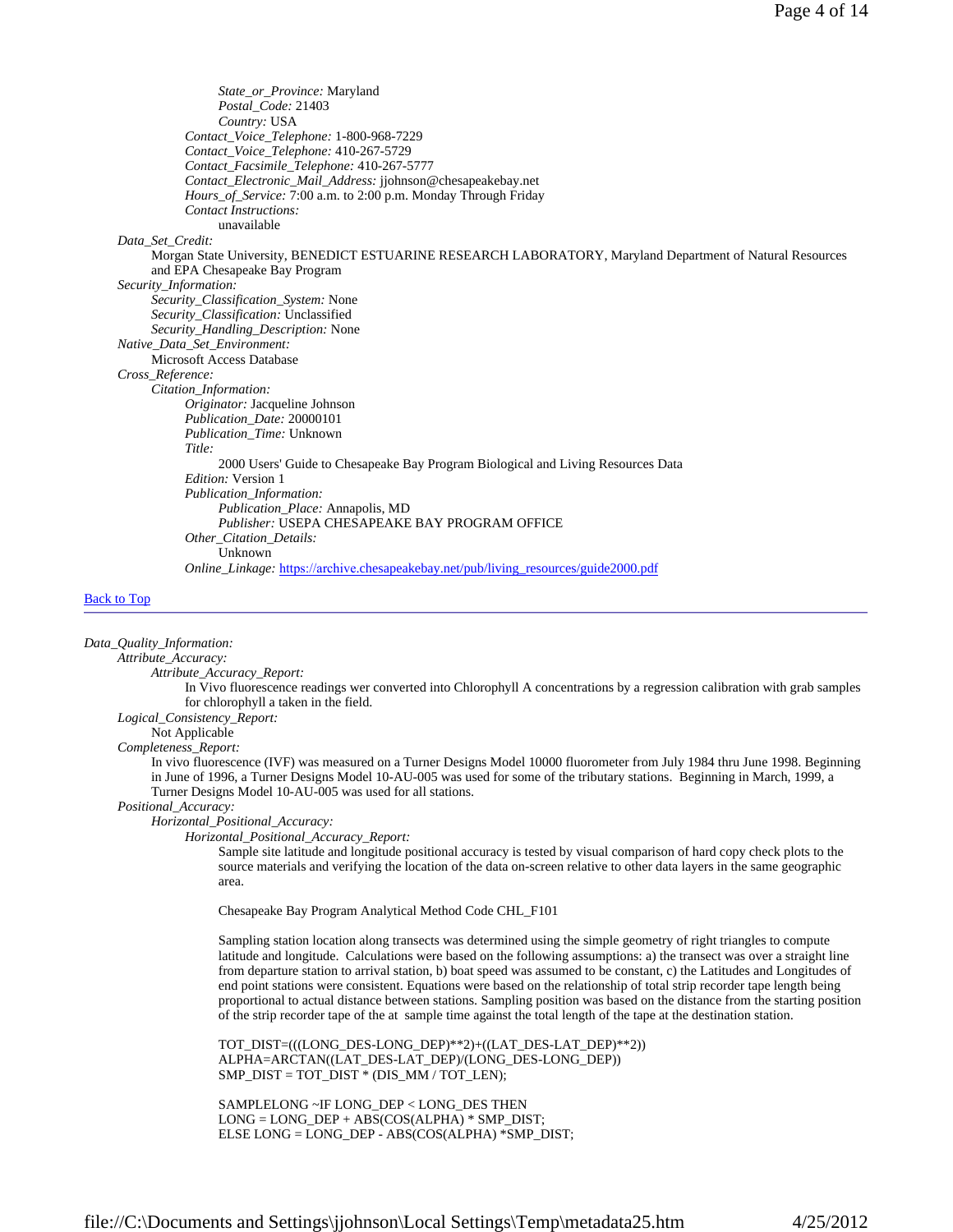SAMPLE LAT ~IF LAT\_DEP < LAT\_DES THEN  $LAT = LAT\_DEP + ABS(SIN(ALPHA) * SMP\_DIST);$ ELSE LAT = LAT\_DEP- ABS(SIN(ALPHA) \* SMP\_DIST);

WHERE

TOT\_DIST-Actual Total Distance Between Departure and Destination Station LONG\_DES- Longitude Destination Station LONG\_DEP- Longitude Departure Station LAT\_DES- Latitude Destination Station LAT\_DEP- Latitude Departure Station SMP\_DIST- Actual distance of sampling site from transect Departure Station DIS\_MM- Distance from beginning of strip chart recording to sampling point TOT\_LEN- Total Length of Strip Chart Recording in millimeters.

Chesapeake Bay Program Analytical Method Code CHL\_F102 Fluorescence is measured with a turner model 10000 fluorometer, position by interpolation from loran-c fitx taken every 5 minutes. Positions on transect were interpolated using equation in method CHL\_F 101.

Chesapeake Bay Program Analytical Method Code CHL\_F103:

In vivo fluorescence (IVF) is measured on a Turner Designs Model 10000 fluorometer and beginning in June of 1996 Turner Designs Model 10-AU-005CE fluorometer was used. Station positions in data set are approximations of actual positions in the field. Between 1984 and 1997 station station latitudes and longitudes are input into a Loran-C receiver and sampling begins when boat reaches pre-programmed coordinates. Loran-C is accurate to +/- 1500 ft. The actual Loran coordinates for each sampling event were not recorded in data set.

-Chesapeake Bay Program Analytical Method Code CHL\_F104

Station positions in data set are actual positions in the field. For Vertical sampling stations Station latitudes and longitudes are input into a GPS receiver and sampling begins when boat reaches pre-programmed coordinates. For horizontal transect measurements actual latitudes and longitudes are output from a GPS receiver and recorded in data set. Beginning in 1999, a Turner Designs Model 10-AU-005CE fluorometer was used and a Lowrance GPS receiver was used for positioning. Prior to 1999 a Turner Designs Model 10000 fluorometer was used.

-Chesapeake Bay Program Analytical Method Code CHL\_F109

Horizontal transect measured with a turner model 10-au-005 fluorometer, position by position by interpolation from Fixed start and end points of transect. Positions on transect were interpolated using equation in method CHL\_F 101. *Vertical\_Positional\_Accuracy:*

*Vertical\_Positional\_Accuracy\_Report:* Chesapeake Bay Program Sample\_Type Code.

ISM\_V: Water is pumped from depth. A Hydrolab CTD with a pressure/depth sensor and hose mounted on the sampling array are lowered through the water column to obtain profiles. Accurate to Plus or minus 0.1 meter. ISM\_H-A hull pump mounted 0.5 meters below the boat waterline is used to pump water through the fluorometer. Accurate to Plus or minus 0.1 meter.

#### *Lineage:*

*Source\_Information: Source\_Citation: Citation\_Information: Originator:* Richard Lacouture *Originator:* Stella Sellner *Publication\_Date:* 20000101 *Publication\_Time:* Unknown *Title:* Maryland Chesapeake Bay Water Quality Monitoring Program:Mainstem and Tributary Living Resource Component *Publication\_Information: Publication\_Place:* Annapolis, Maryland USA *Publisher:* US EPA Chesapeake Bay Program *Other\_Citation\_Details:* Unknown *Online\_Linkage:* http://www.chesapeakebay.net *Larger\_Work\_Citation: Citation\_Information: Originator:* Jacqueline Johnson *Publication\_Date:* 19981231 *Title:* Chesapeake Bay Program Plankton Database *Edition:* Version 2.0 *Geospatial\_Data\_Presentation\_Form:* database *Publication\_Information: Publication\_Place:* Annapolis, MD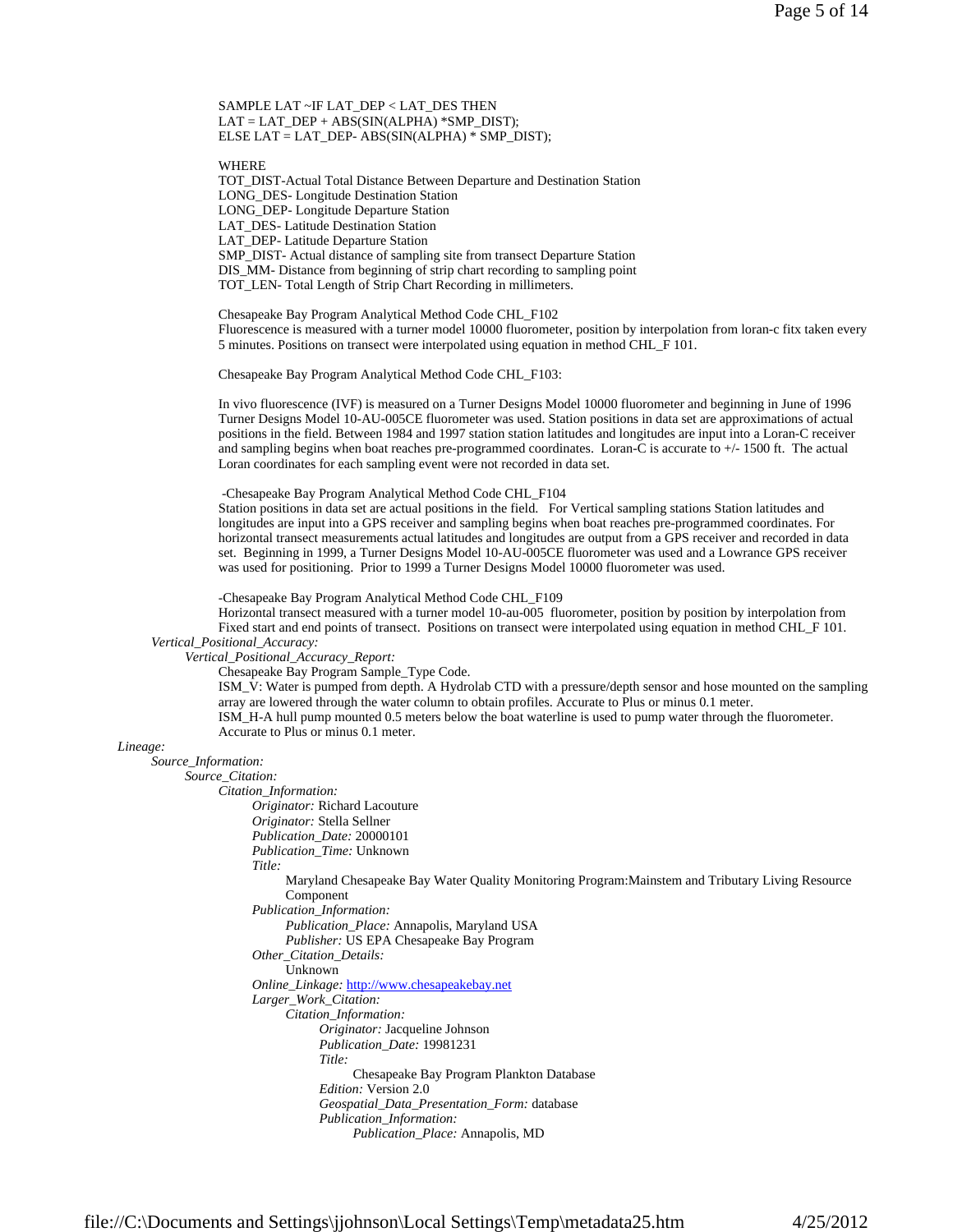```
Publisher: US EPA Chesapeake Bay Program 
                              Other_Citation_Details: 
                                    None 
                              Online_Linkage: www.chesapeakebay.net 
      Type_of_Source_Media: digital database file 
      Source_Time_Period_of_Content: 
            Time_Period_Information: 
                 Range_of_Dates/Times: 
                        Beginning_Date: 19840701 
                        Beginning_Time: unknown 
                        Ending_Date: 20071231 
                        Ending_Time: unknown 
            Source_Currentness_Reference: 
                  ground condition 
      Source_Citation_Abbreviation: 
           None 
      Source_Contribution: 
            None 
Process_Step: 
      Process_Description: 
            After collection of all field voltages and grab samples all data is returned to the lab. Chlorophyll A calibration samples
```
are processed and regression conversions are determined and applied to fluorescence voltage inorder to derive invivo chlopophyll a concentrations. Latitude and Longitude positions were then determined if necessary.

> DETERMINATION OF CHLORPHYLL a FOR DERIVATION OF FLUORESCENCE TO CHLOROPHYLL REGRESSIONS

 Generally, a volume between 100-500 ml is filtered at < 10 p. s. i. vacuum pressure onto Whatman GF/F filters with  $\sim$  10 drops of MgCO3 added just prior to completion of filtration. Spectrophotometric analysis of these grab samples is performed with a Milton Roy Spectronic 501. Each sample is first read at an absorbance of 750 nm. to determine turbidity and then read again at an absorbance of 665 nm. Each sample is then acidified with 3 drops of 2N HCl and reread at 665 nm and at 750 nm. Final chlorophyll a concentrations are then calculated using the formula outlined in Strickland and Parsons, Standard Methods for Seawater Analysis.

 Beginning in march, 1999, a new technique for determining chl a was initiated. The new procedure is as follows: The spectrophotometer is zeroed with the blank at 750nm. Each sample is read at this wavelength and the value is recorded in the data book. The spectrophotometer is then changed to a wavelength of 665nm and zeroed. Then, the above process is repeated. After the initial reading at 665nm is recorded, 2 drops of 1N HCl is added to each sample. The spectrophotometer is then changed to a wavelength of 664nm and rezeroed. The samples are then read again at 664nm and 750nm. After this process is complete, the samples are removed from the cuvettes and each cuvette is rinsed with 90% acetone 3 times before being filled again. All values that have been recorded in the data book are entered into a spreadsheet that contains the formula for calculating chlorophyll concentration. The formula used is from Standard Methods:

chl a  $(mg/m3) = 26.7((665b-750b)-(664a-750a))$  \* ve  $Vf * 1$  where ve = volume of extracted sample and  $Vf = volume filtered$ 

The chlorophyll a concentrations are used to formulate a linear regression of chlorophyll a against IVF (in vivo fluorescence). These linear regressions are then used to convert the remaining IVF's to chlorophyll a. Only the resulting CHLA, and not the IVF itself, is contained in this data file. Beginning October, 1990, for the Patuxent, and for all systems in November, all IVF values were corrected for background-dissolved fluorescence. This fluorescence was estimated on samples passing 0.22 um Millipore filters. The y-intercept of the regression is analyzed with a t-test to determine whether it is significantly different than zero. If the intercept is not significantly different, zero is substituted in the regression equation. Beginning in March, 2000, separate regressions were generated for horizontal transects and vertical profiles and for the upper and lower portions of the Maryland Bay and for the horizontal transects and vertical profiles of the Patuxent River. These regressions were applied to the corresponding data. Negative CHLA values reflect values below detection threshold of methods. In the ASCII version of the data set, prior to cruise 47, values proceeded by '>'indicate IVF values where the fluorometer was off scale indicating values greater than the highest value for that scale. Prior to March, 1987, horizontal IVF data was recorded directly onto a strip chart recorder.

For purposes of determining the actual geographical location of a reading, the following assumptions were made:

(1) The total distance between the two stations is represented by the total length of the strip chart.

(2) The course from one station to the next was a straight line.

 (3) The speed was constant from one station to the next so that there is a linear relationship between units along the chart (or readings on the computer) and distance from the start station. The actual geographical location is a distance of DIST away from the start station along a straight line toward the destination station.

For horizontal transects on cruises conducted after January, 1987, IVF values are automatically transcribed onto a personal computer (instead of a strip chart recorder used on earlier cruises) directly from the fluorometer. The computer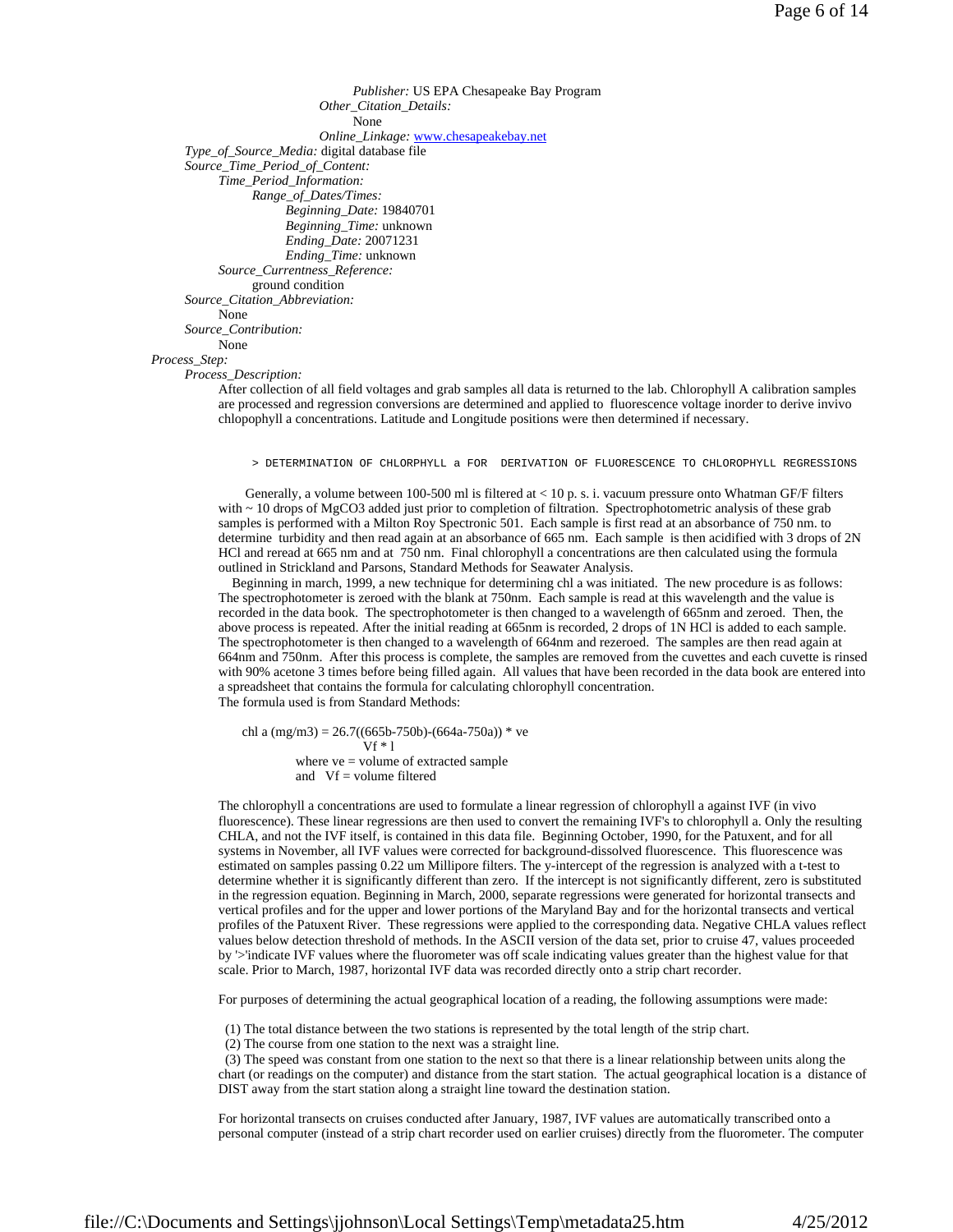takes fluorescence readings every 5 seconds and records a mean value of these readings every 45 seconds. Beginning in March 1999, a Lowrance 212 GPS receiver is being used to record latitude and longitude coordinates for each mean fluorescence value. *Source\_Used\_Citation\_Abbreviation:* None *Process\_Date:* Unknown *Process\_Contact: Contact\_Information: Contact\_Person\_Primary: Contact\_Person:* Jacqueline Johnson *Contact\_Organization:* Interstate Commission on Potomac River Basin *Contact\_Position:* Chesapeake Bay Program Living Resources Data Manager *Contact\_Address: Address\_Type:* mailing and physical address *Address:* 410 Severn Avenue, Suite 109 *City:* Annapolis *State\_or\_Province:* Maryland *Postal\_Code:* 21403 *Country:* USA *Contact\_Voice\_Telephone:* 1-800-968-7229 *Contact\_Voice\_Telephone:* 410-267-5729 *Contact\_Facsimile\_Telephone:* 410-267-5777 *Contact\_Electronic\_Mail\_Address:* jjohnson@chesapeakebay.net *Hours\_of\_Service:* 8:00 a.m. to 4:00 p.m. Monday Through Friday *Contact Instructions:* unavailable *Process\_Step: Process\_Description:* Metadata imported. *Source\_Used\_Citation\_Abbreviation:* C:\DOCUME~1\jjohnson\LOCALS~1\Temp\xml427.tmp *Process\_Date:* 20081002 *Process\_Time:* 13343500

#### Back to Top

*Spatial\_Data\_Organization\_Information: Indirect\_Spatial\_Reference\_Method:* Chesapeake Bay and tidal tributaries in state of Maryland *Direct\_Spatial\_Reference\_Method:* Point *Point\_and\_Vector\_Object\_Information: SDTS\_Terms\_Description: SDTS\_Point\_and\_Vector\_Object\_Type:* Area point *SDTS\_Terms\_Description: SDTS\_Point\_and\_Vector\_Object\_Type:* Entity point

#### Back to Top

| Spatial_Reference_Information:                                     |
|--------------------------------------------------------------------|
| Horizontal_Coordinate_System_Definition:                           |
| Geographic:                                                        |
| Latitude Resolution: 30                                            |
| Longitude_Resolution: 30                                           |
| Geographic_Coordinate_Units: Decimal degrees                       |
| Geodetic Model:                                                    |
| <i>Horizontal Datum Name:</i> North American Datum of 1983         |
| <i>Ellipsoid_Name:</i> Geodedic Reference System 80                |
| Semi-major_Axis: 6378206.4                                         |
| Denominator_of_Flattening_Ratio: 294.98                            |
| Vertical_Coordinate_System_Definition:                             |
| Altitude_System_Definition:                                        |
| <i>Altitude Datum Name:</i> North American Vertical Datum of 1988  |
| Altitude Resolution: .1                                            |
| <i>Altitude Distance Units:</i> meters                             |
| Altitude_Encoding_Method: Attribute Values                         |
| Depth_System_Definition:                                           |
| <i>Depth_Datum_Name:</i> Chart datum; datum for sounding reduction |
| Depth_Resolution: .1                                               |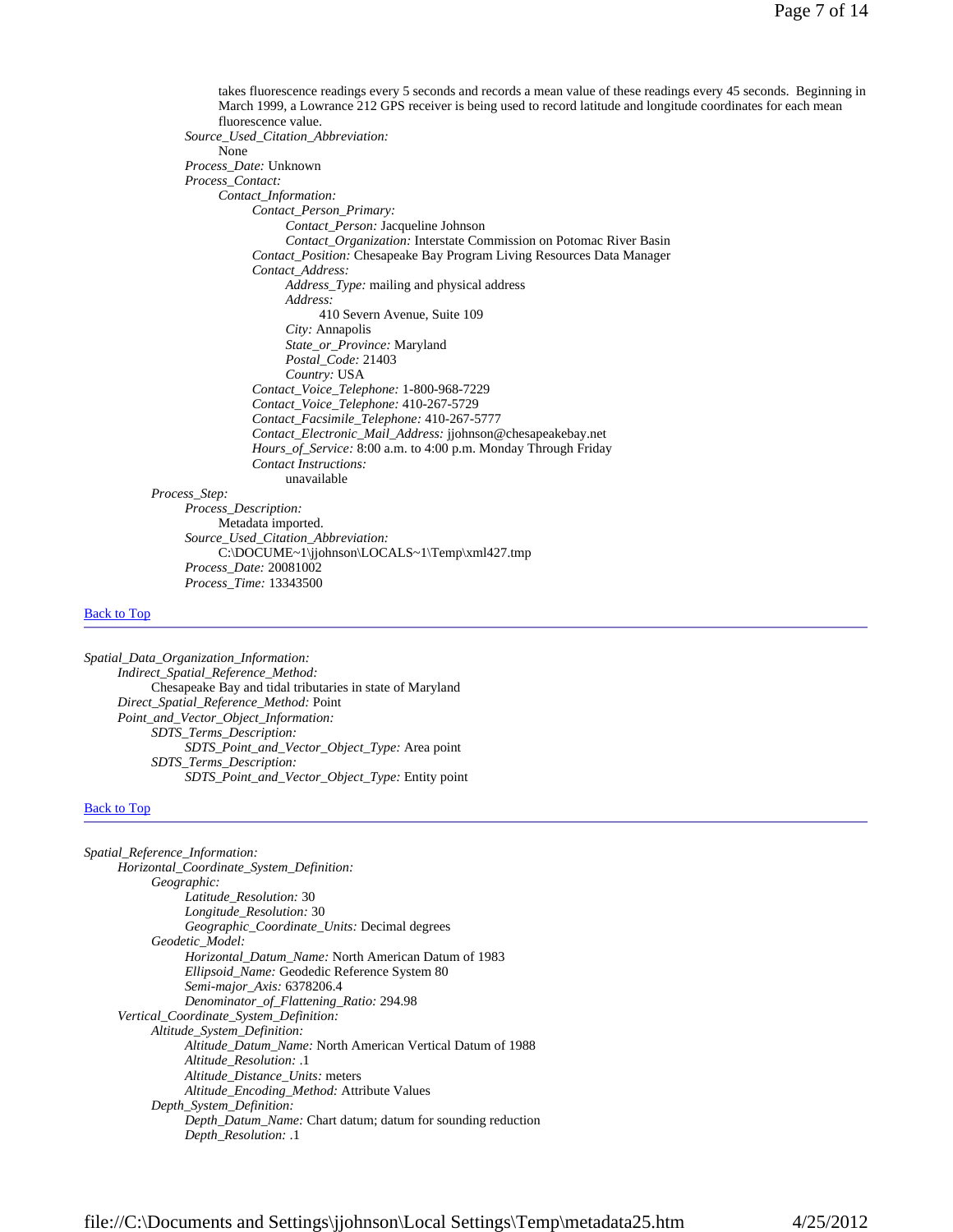*Depth\_Distance\_Units:* meters *Depth\_Encoding\_Method:* Attribute Values

# **Back to Top**

| Entity_and_Attribute_Information: |                                                                 |
|-----------------------------------|-----------------------------------------------------------------|
| Detailed_Description:             |                                                                 |
| Entity_Type:                      |                                                                 |
|                                   | Entity_Type_Label: MDFLHFyy.TXT or MDFLVFyy.TXT or MDFLPFyy.TXT |
|                                   | Entity_Type_Definition:                                         |
|                                   | Horizontal or Vertical fluorescence data                        |
|                                   | Entity_Type_Definition_Source:                                  |
|                                   | Chesapeake Bay Program Fluorescence Monitoring Database         |
| Attribute:                        |                                                                 |
|                                   | Attribute_Label: SOURCE                                         |
|                                   | Attribute_Definition:                                           |
|                                   | Data Collection Agency                                          |
|                                   |                                                                 |
|                                   | Attribute_Definition_Source:                                    |
|                                   | Chesapeake Bay Program Fluorescence Monitoring                  |
|                                   | Database                                                        |
|                                   | Attribute_Domain_Values:                                        |
|                                   | Enumerated_Domain:                                              |
|                                   | Enumerated_Domain_Value: ANS                                    |
|                                   | Enumerated_Domain_Value_Definition:                             |
|                                   | Academy of Natural Science                                      |
|                                   | Enumerated_Domain_Value_Definition_Source:                      |
|                                   | Living Resources Data Dictionary                                |
| Detailed_Description:             |                                                                 |
| Entity_Type:                      |                                                                 |
|                                   | Entity_Type_Label: MDFLHFyy.TXT or MDFLVFyy.TXT or MDFLPFyy.TXT |
|                                   | Entity_Type_Definition:                                         |
|                                   | Horizontal or Vertical fluorescence data                        |
|                                   | Entity_Type_Definition_Source:                                  |
|                                   | Chesapeake Bay Program Fluorescence Monitoring Database         |
| Attribute:                        |                                                                 |
|                                   | Attribute_Label: CRUISE                                         |
|                                   | Attribute_Definition:                                           |
|                                   | Chesapeake Bay Program Cruise Number                            |
|                                   |                                                                 |
|                                   | Attribute_Definition_Source:                                    |
|                                   | Living Resources Data Dictionary                                |
|                                   | Attribute_Domain_Values:                                        |
|                                   | Codeset_Domain:                                                 |
|                                   | Codeset_Name: Chesapeake Bay Program Bay Cruise Numbers         |
|                                   | Codeset_Source: Living Resources Data Dictionary                |
| Detailed_Description:             |                                                                 |
| Entity_Type:                      |                                                                 |
|                                   | Entity_Type_Label: MDFLHFyy.TXT or MDFLVFyy.TXT or MDFLPFyy.TXT |
|                                   | Entity_Type_Definition:                                         |
|                                   | Horizontal or Vertical fluorescence data                        |
|                                   | Entity_Type_Definition_Source:                                  |
|                                   | Chesapeake Bay Program Fluorescence Monitoring Database         |
| Attribute:                        |                                                                 |
|                                   | Attribute_Label: SAMPLE_DATE                                    |
|                                   | Attribute_Definition:                                           |
|                                   | Sampling Date (YYYYMMDD)                                        |
|                                   | Attribute_Definition_Source:                                    |
|                                   | Living Resources Data Dictionary                                |
|                                   | Attribute_Domain_Values:                                        |
|                                   | Range_Domain:                                                   |
|                                   | Range_Domain_Minimum: 19840701                                  |
|                                   | Range_Domain_Maximum: 19991231                                  |
| Detailed_Description:             |                                                                 |
| Entity_Type:                      |                                                                 |
|                                   |                                                                 |
|                                   | Entity_Type_Label: MDFLHFyy.TXT or MDFLVFyy.TXT or MDFLPFyy.TXT |
|                                   | Entity_Type_Definition:                                         |
|                                   | Horizontal or Vertical fluorescence data                        |
|                                   | Entity_Type_Definition_Source:                                  |
|                                   | Chesapeake Bay Program Fluorescence Monitoring Database         |
| Attribute:                        |                                                                 |
|                                   | Attribute_Label: Longitude                                      |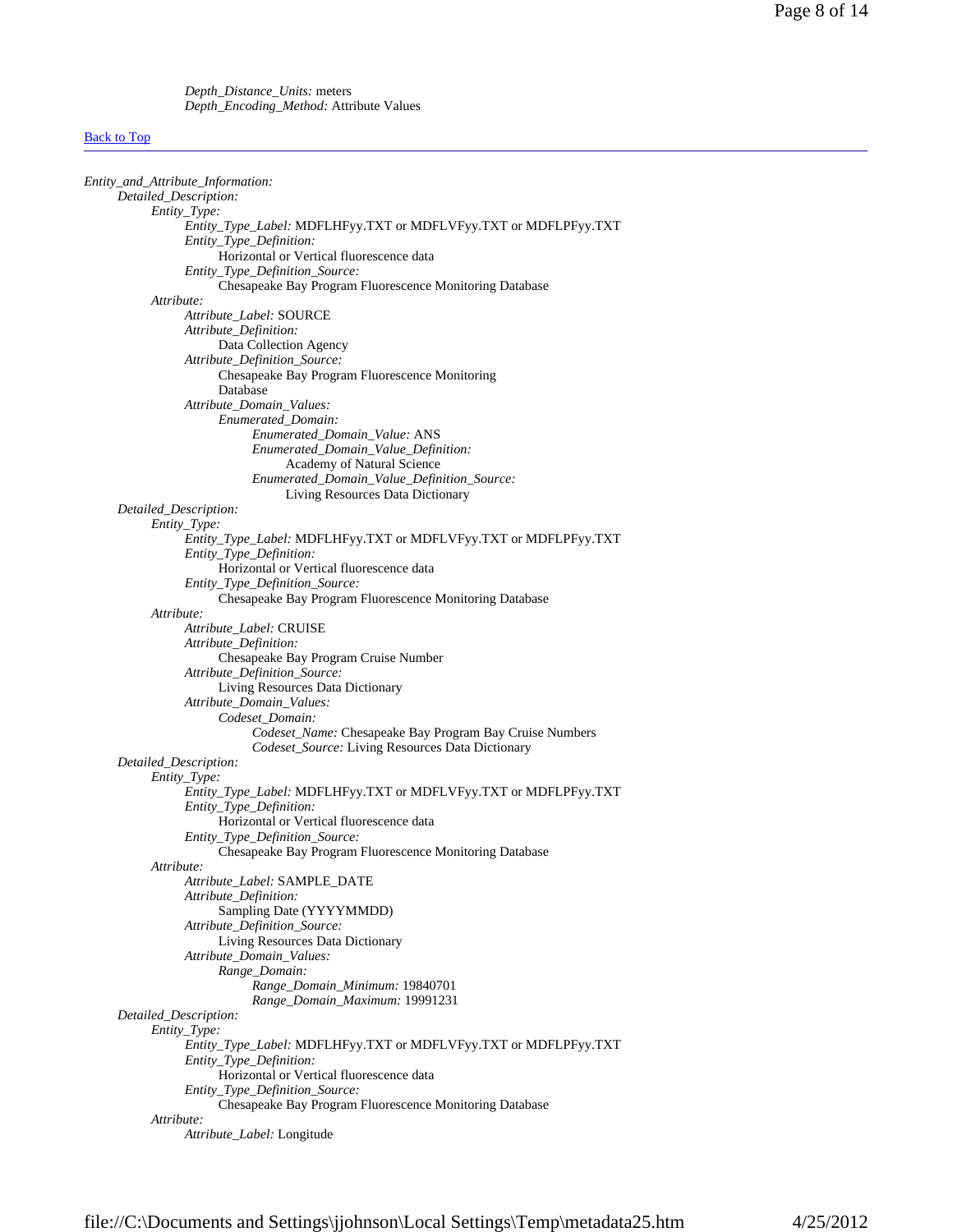```
Attribute_Definition: 
                 Sampling Station Longitude 
           Attribute_Definition_Source: 
                 Living Resources Data Dictionary 
           Attribute_Domain_Values: 
                 Range_Domain: 
                       Range_Domain_Minimum: 77.1167 
                       Range_Domain_Maximum: 77.3180 
                       Attribute_Units_of_Measure: ment: decimal degrees 
Detailed_Description: 
     Entity_Type: 
           Entity_Type_Label: MDFLHFyy.TXT or MDFLVFyy.TXT or MDFLPFyy.TXT 
           Entity_Type_Definition: 
                 Horizontal or Vertical fluorescence data
           Entity_Type_Definition_Source: 
                 Chesapeake Bay Program Fluorescence Monitoring Database 
     Attribute: 
           Attribute_Label: STATION 
           Attribute_Definition: 
                 Sampling Station (if ISM_V sample_type) 
           Attribute_Definition_Source: 
                 Living Resources Data Dictionary 
           Attribute_Domain_Values: 
                 Codeset_Domain: 
                       Codeset_Name: Chesapeake Bay Program Standard Station Identifier 
                       Codeset_Source: Living Resources Data Dictionary 
Detailed_Description: 
     Entity_Type: 
           Entity_Type_Label: MDFLHFyy.TXT or MDFLVFyy.TXT or MDFLPFyy.TXT 
           Entity_Type_Definition: 
                 Horizontal or Vertical fluorescence data 
           Entity_Type_Definition_Source: 
                 Chesapeake Bay Program Fluorescence Monitoring Database 
     Attribute: 
           Attribute_Label: SAMPLE_TIME 
           Attribute_Definition: 
                 Sample Collection Time 
           Attribute_Definition_Source: 
                 Living Resources Data Dictionary 
           Attribute_Domain_Values: 
                 Range_Domain: 
                       Range_Domain_Minimum: 060000 
                       Range_Domain_Maximum: 220000 
                       Attribute_Units_of_Measure: ment: HH:MM:SS-hours minutes and seconds 
Detailed_Description: 
     Entity_Type: 
           Entity_Type_Label: MDFLHFyy.TXT or MDFLVFyy.TXT or MDFLPFyy.TXT 
           Entity_Type_Definition: 
                 Horizontal or Vertical fluorescence data 
           Entity_Type_Definition_Source: 
                 Chesapeake Bay Program Fluorescence Monitoring Database 
     Attribute: 
           Attribute_Label: Latitude 
           Attribute_Definition: 
                 Sampling Station Latitude 
           Attribute_Definition_Source: 
                 Living Resources Data Dictionary 
           Attribute_Domain_Values: 
                 Range_Domain: 
                       Range_Domain_Minimum: 38.3467 
                       Range_Domain_Maximum: 38.6818 
                       Attribute_Units_of_Measure: ment: Decimal Degrees 
Detailed_Description: 
     Entity_Type: 
           Entity_Type_Label: MDFLHFyy.TXT or MDFLVFyy.TXT or MDFLPFyy.TXT 
           Entity_Type_Definition: 
                 Horizontal or Vertical fluorescence data 
           Entity_Type_Definition_Source: 
                 Chesapeake Bay Program Fluorescence Monitoring Database 
     Attribute: 
           Attribute_Label: SAMPLE_TYPE
```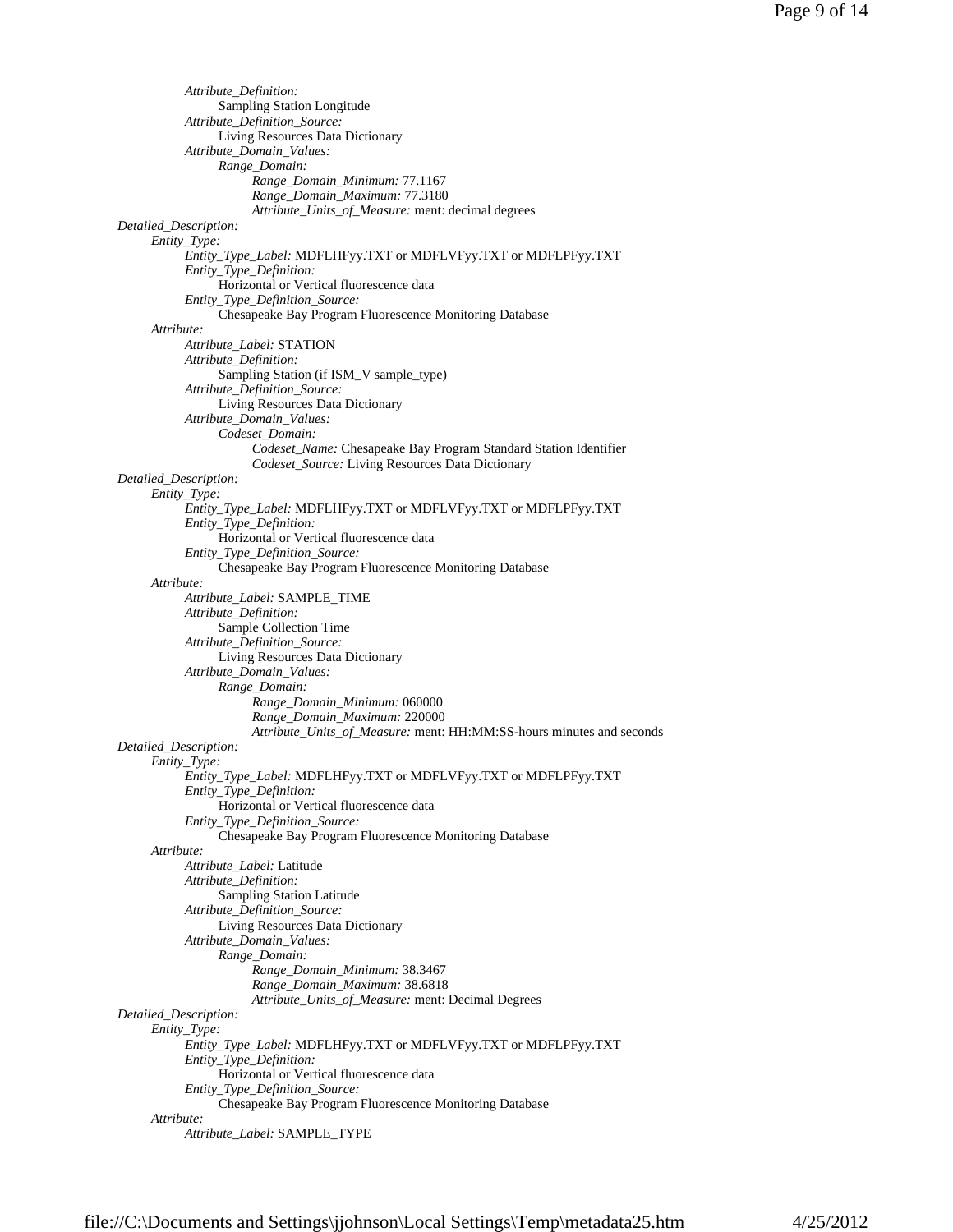```
Attribute_Definition: 
                 Sample Collection Type 
           Attribute_Definition_Source: 
                 Living Resources Data Dictionary 
           Attribute_Domain_Values: 
                 Codeset_Domain: 
                       Codeset_Name: Chesapeake Bay Program Sample Collection Types 
                       Codeset_Source: Living Resources Data Dictionary 
Detailed_Description: 
     Entity_Type: 
           Entity_Type_Label: MDFLHFyy.TXT or MDFLVFyy.TXT or MDFLPFyy.TXT 
           Entity_Type_Definition: 
                 Horizontal or Vertical fluorescence data 
           Entity_Type_Definition_Source: 
                 Chesapeake Bay Program Fluorescence Monitoring Database 
     Attribute: 
           Attribute_Label: SAMPLE_DEPTH 
           Attribute_Definition: 
                 Sample Collection Depth (Meters) 
           Attribute_Definition_Source: 
                 Living Resources Data Dictionary 
           Attribute_Domain_Values: 
                 Range_Domain: 
                       Range_Domain_Minimum: 0.5 
                       Range_Domain_Maximum: 36 
                       Attribute_Measurement_Resolution: .1 
Detailed_Description: 
     Entity_Type: 
           Entity_Type_Label: MDFLHFyy.TXT or MDFLVFyy.TXT or MDFLPFyy.TXT 
           Entity_Type_Definition: 
                 Horizontal or Vertical fluorescence data 
           Entity_Type_Definition_Source: 
                 Chesapeake Bay Program Fluorescence Monitoring Database 
     Attribute: 
           Attribute_Label: PARAMETER 
           Attribute_Definition: 
                 Parameter Sampled 
           Attribute_Definition_Source: 
                 Living Resources Data Dictionary 
           Attribute_Domain_Values: 
                 Enumerated_Domain: 
                       Enumerated_Domain_Value: CHL_F 
                       Enumerated_Domain_Value_Definition: 
                             Chlorophyll a Fluorescnece 
                       Enumerated_Domain_Value_Definition_Source: 
                             Living Resources Data Dictionary 
           Attribute_Domain_Values: 
                 Codeset_Domain: 
                       Codeset_Name: Chesapeake Bay Program Sample Parameters 
                       Codeset_Source: Living Resources Data Dictionary 
Detailed_Description: 
     Entity_Type: 
           Entity_Type_Label: MDFLHFyy.TXT or MDFLVFyy.TXT or MDFLPFyy.TXT 
           Entity_Type_Definition: 
                 Horizontal or Vertical fluorescence data 
           Entity_Type_Definition_Source: 
                 Chesapeake Bay Program Fluorescence Monitoring Database 
     Attribute: 
           Attribute_Label: VALUE 
           Attribute_Definition: 
                 Reported Parameter Value 
           Attribute_Definition_Source: 
                 Living Resources Data Dictionary 
           Attribute_Domain_Values: 
                 Range_Domain: 
                       Range_Domain_Minimum: 0 
                       Range_Domain_Maximum: 800 
                       Attribute_Units_of_Measure: ment: micrograms per liter 
           Attribute_Domain_Values: 
                 Unrepresentable_Domain: 
                       Numeric value based on methodology and
```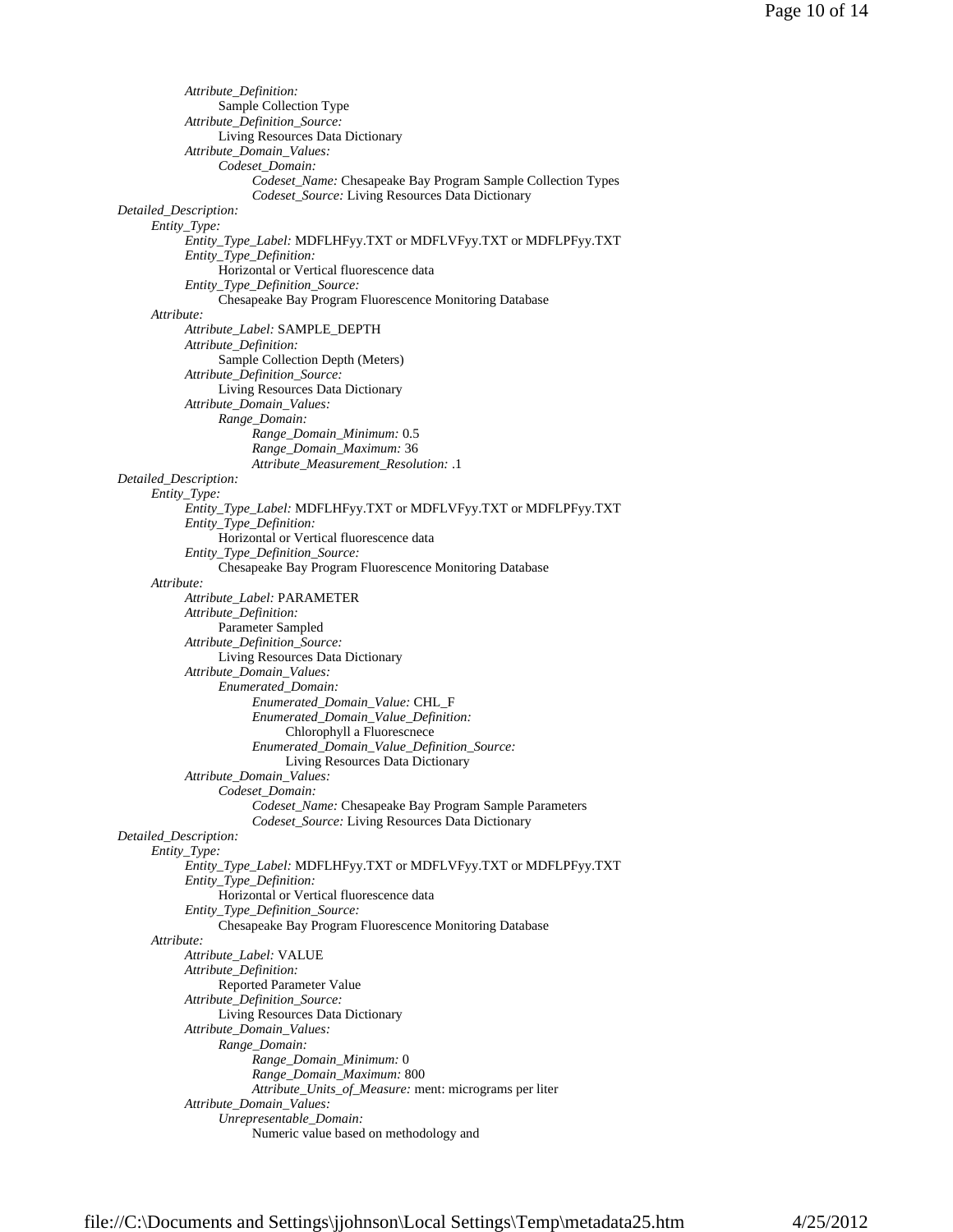```
Detailed_Description: 
     Entity_Type: 
           Entity_Type_Label: MDFLHFyy.TXT or MDFLVFyy.TXT or MDFLPFyy.TXT 
           Entity_Type_Definition: 
                 Horizontal or Vertical fluorescence data 
           Entity_Type_Definition_Source: 
                 Chesapeake Bay Program Fluorescence Monitoring Database 
     Attribute: 
           Attribute_Label: UNITS 
           Attribute_Definition: 
                 Parameter Reporting Units 
           Attribute_Definition_Source: 
                 Living Resources Data Dictionary 
           Attribute_Domain_Values: 
                 Codeset_Domain: 
                       Codeset_Name: Living Resources Reporting Units 
                       Codeset_Source: Living Resources Data Dictionary 
Detailed_Description: 
     Entity_Type: 
           Entity_Type_Label: MDFLHFyy.TXT or MDFLVFyy.TXT or MDFLPFyy.TXT 
           Entity_Type_Definition: 
                 Horizontal or Vertical fluorescence data 
           Entity_Type_Definition_Source: 
                 Chesapeake Bay Program Fluorescence Monitoring Database 
     Attribute: 
           Attribute_Label: QUALIFIER 
           Attribute_Definition: 
                 Detection Limit Qualifier 
           Attribute_Definition_Source: 
                 Living Resources Data Dictionary 
           Attribute_Domain_Values: 
                 Codeset_Domain: 
                       Codeset_Name: CBP Detection Limit Codes 
                       Codeset_Source: Living Resources Data Dictionary 
Detailed_Description: 
     Entity_Type: 
           Entity_Type_Label: MDFLHFyy.TXT or MDFLVFyy.TXT or MDFLPFyy.TXT 
           Entity_Type_Definition: 
                 Horizontal or Vertical fluorescence data 
           Entity_Type_Definition_Source: 
                 Chesapeake Bay Program Fluorescence Monitoring Database 
     Attribute: 
           Attribute_Label: METHOD 
           Attribute_Definition: 
                  Parameter Collection Method Code 
           Attribute_Definition_Source: 
                 Living Resources Data Dictionary 
           Attribute_Domain_Values: 
                 Codeset_Domain: 
                       Codeset_Name: CBP Living Resources Methods Codes 
                       Codeset_Source: Living Resources Data Dictionary 
Detailed_Description: 
     Entity_Type: 
           Entity_Type_Label: MDFLHFyy.TXT or MDFLVFyy.TXT or MDFLPFyy.TXT 
           Entity_Type_Definition: 
                  Horizontal or Vertical fluorescence data 
           Entity_Type_Definition_Source: 
                 Chesapeake Bay Program Fluorescence Monitoring Database 
     Attribute: 
           Attribute_Label: SALZONE 
           Attribute_Definition: 
                 Salinity Zone 
           Attribute_Definition_Source: 
                 Living Resources Data Dictionary 
           Attribute_Domain_Values: 
                  Codeset_Domain: 
                       Codeset_Name: Venicean Salinity Zones 
                       Codeset_Source: Living Resources Data Dictionary 
           Attribute_Domain_Values: 
                 Unrepresentable_Domain: 
                       Standard Venice Salinity classes used
```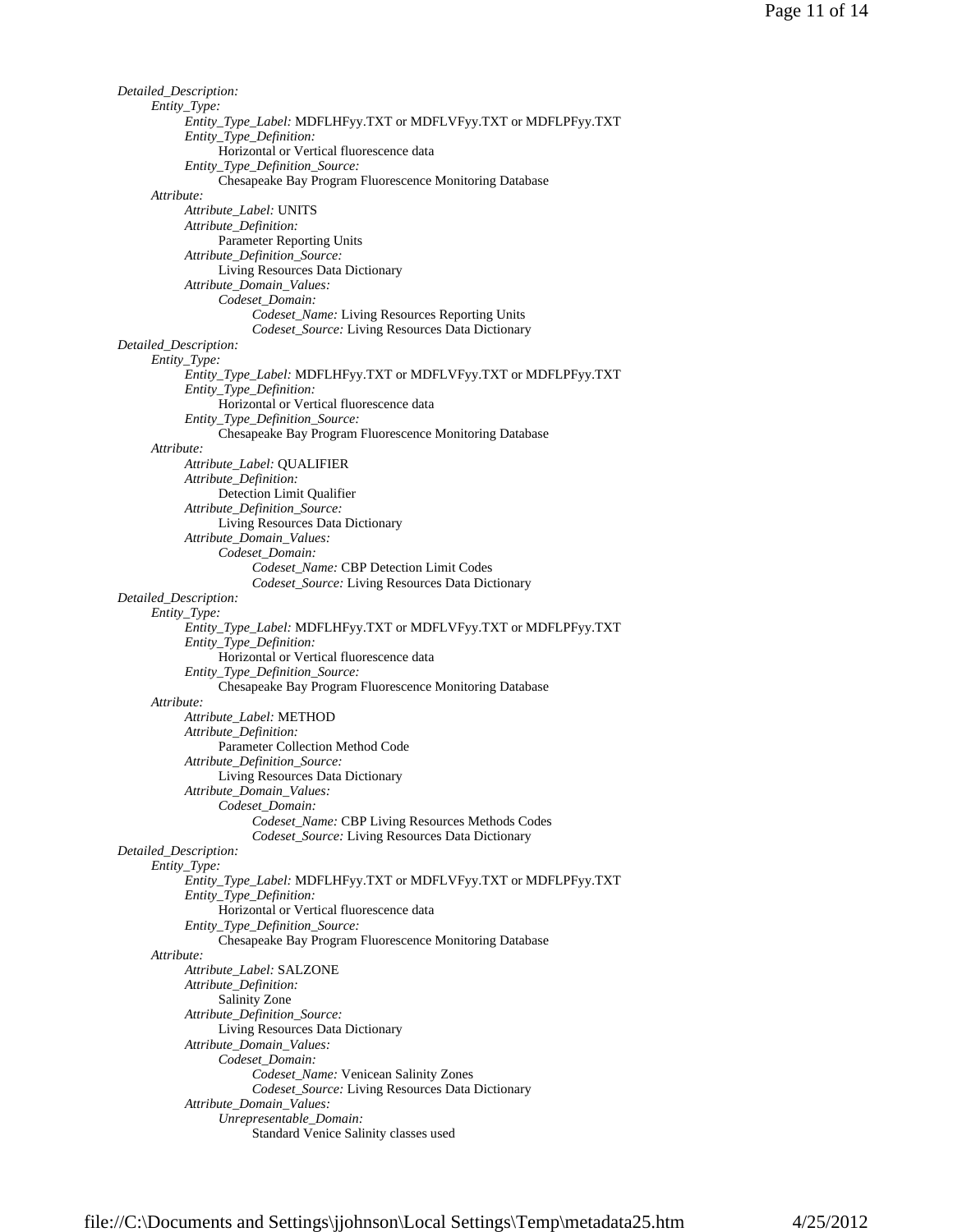```
Detailed_Description: 
     Entity_Type: 
           Entity_Type_Label: MDFLHFyy.TXT or MDFLVFyy.TXT or MDFLPFyy.TXT 
           Entity_Type_Definition: 
                 Horizontal or Vertical fluorescence data 
           Entity_Type_Definition_Source: 
                 Chesapeake Bay Program Fluorescence Monitoring Database 
     Attribute: 
           Attribute_Label: R_DATE 
           Attribute_Definition: 
                 Data Version Date 
           Attribute_Definition_Source: 
                 Living Resources Data Dictionary 
           Attribute_Domain_Values: 
                 Range_Domain: 
                       Range_Domain_Minimum: 19850301 
                       Range_Domain_Maximum: 19991231 
Detailed_Description: 
     Entity_Type: 
           Entity_Type_Label: MDFLHFyy.TXT or MDFLVFyy.TXT or MDFLPFyy.TXT 
           Entity_Type_Definition: 
                 Horizontal or Vertical fluorescence data 
           Entity_Type_Definition_Source: 
                 Chesapeake Bay Program Fluorescence Monitoring Database 
     Attribute: 
           Attribute_Label: BASIN 
           Attribute_Definition: 
                 Chesapeake Bay Basin Designation 
           Attribute_Definition_Source: 
                 Living Resources Data Dictionary 
           Attribute_Domain_Values: 
                 Codeset_Domain: 
                       Codeset_Name: Chesapeake Bay Basin Designation 
                       Codeset_Source: Living Resources Data Dictionary 
Detailed_Description: 
     Entity_Type: 
           Entity_Type_Label: MDFLHFyy.TXT or MDFLVFyy.TXT or MDFLPFyy.TXT 
           Entity_Type_Definition: 
                 Horizontal or Vertical fluorescence data 
           Entity_Type_Definition_Source: 
                 Chesapeake Bay Program Fluorescence Monitoring Database 
     Attribute: 
           Attribute_Label: SER_NUM 
           Attribute_Definition: 
                 Source Sample Serial Number 
           Attribute_Definition_Source: 
                 Living Resources Data Dictionary 
           Attribute_Domain_Values: 
                 Unrepresentable_Domain: 
                       Source specific internal values 
Detailed_Description: 
     Entity_Type: 
           Entity_Type_Label: MDFLHFyy.TXT or MDFLVFyy.TXT or MDFLPFyy.TXT 
           Entity_Type_Definition: 
                 Horizontal or Vertical fluorescence data 
           Entity_Type_Definition_Source: 
                 Chesapeake Bay Program Fluorescence Monitoring Database 
     Attribute: 
           Attribute_Label: HUC8 
           Attribute_Definition: 
                 USGS Eight Digit Hydrologic Unit Code 
           Attribute_Definition_Source: 
                 Living Resources Data Dictionary 
           Attribute_Domain_Values: 
                 Codeset_Domain: 
                       Codeset_Name: USGS Eight Digit Hydrologic Unit Code 
                       Codeset_Source: US Geologic Survey 
Detailed_Description: 
     Entity_Type: 
           Entity_Type_Label: MDFLHFyy.TXT or MDFLVFyy.TXT or MDFLPFyy.TXT 
           Entity_Type_Definition:
```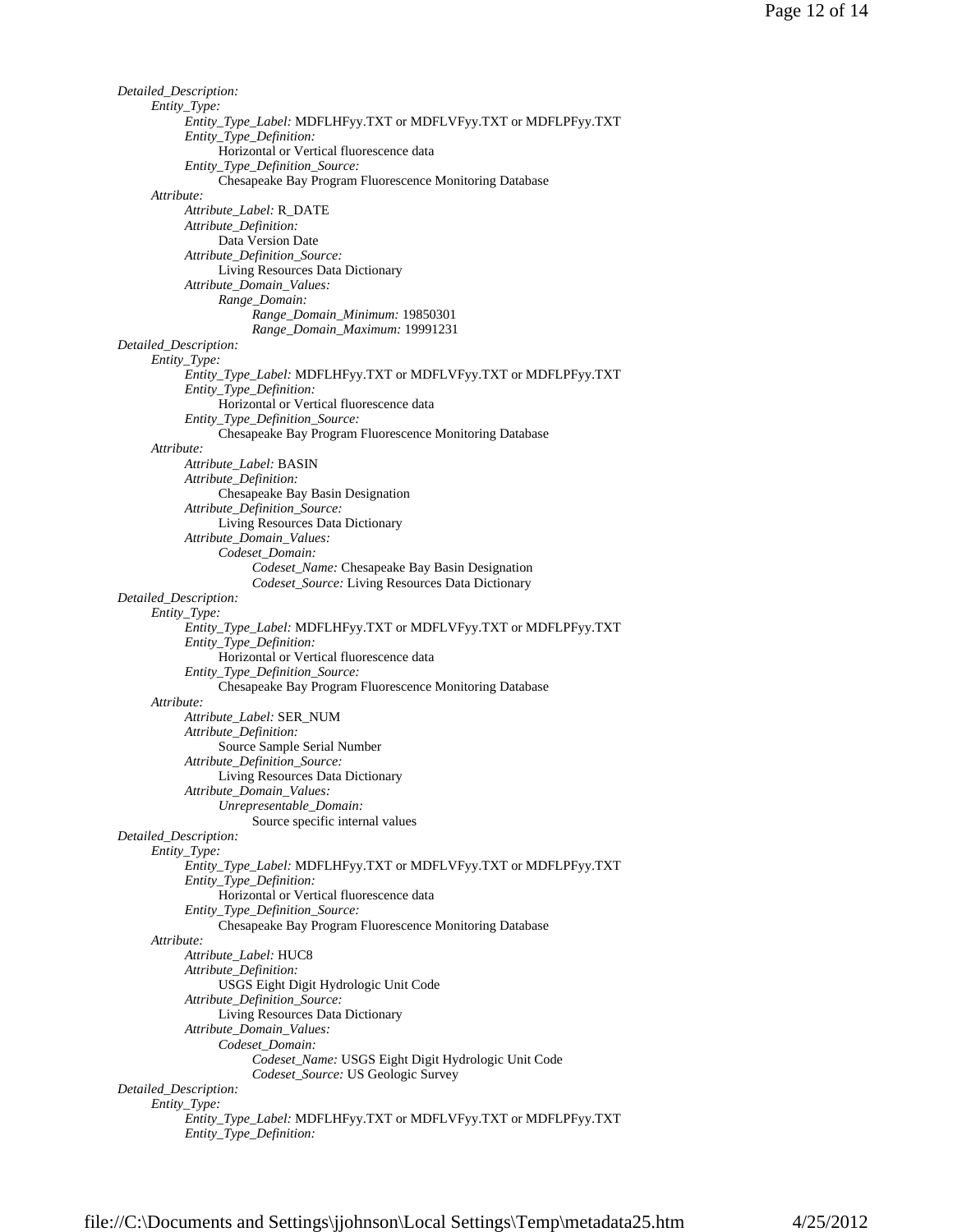Horizontal or Vertical fluorescence data *Entity\_Type\_Definition\_Source:* Chesapeake Bay Program Fluorescence Monitoring Database *Attribute: Attribute\_Label:* FIPS *Attribute\_Definition:* Federal Information Processing Code *Attribute\_Definition\_Source:* Living Resources Data Dictionary *Attribute\_Domain\_Values: Codeset\_Domain: Codeset\_Name:* Federal Information Processing Code *Codeset\_Source:* Federal Information Processing Center *Detailed\_Description: Entity\_Type: Entity\_Type\_Label:* MDFLHFyy.TXT or MDFLVFyy.TXT or MDFLPFyy.TXT *Entity\_Type\_Definition:* Horizontal or Vertical fluorescence data *Entity\_Type\_Definition\_Source:* Chesapeake Bay Program Fluorescence Monitoring Database *Attribute: Attribute\_Label:* LL\_DATUM *Attribute\_Definition:* Geographic Datum for Station Position *Attribute\_Definition\_Source:* Living Resources Data Dictionary *Attribute\_Domain\_Values: Range\_Domain: Range\_Domain\_Minimum:* NAD27 *Range\_Domain\_Maximum:* NAD83

# Back to Top

*Distribution\_Information: Distributor: Contact\_Information: Contact\_Person\_Primary: Contact\_Person:* Jacqueline Johnson *Contact\_Organization:* Interstate Commission on Potomac River Basin *Contact\_Position:* Chesapeake Bay Program Living Resources Data Manager *Contact\_Address: Address\_Type:* mailing and physical address *Address:* 410 Severn Avenue, Suite 109 *City:* Annapolis *State\_or\_Province:* Maryland *Postal\_Code:* 21403 *Country:* USA *Contact\_Voice\_Telephone:* 1-800-968-7229 *Contact\_Voice\_Telephone:* 410-267-5729 *Contact\_Facsimile\_Telephone:* 410-267-5777 *Contact\_Electronic\_Mail\_Address:* jjohnson@chesapeakebay.net *Hours\_of\_Service:* 8:00 a.m. to 4:00 p.m. Monday Through Friday *Contact Instructions:* unavailable *Distribution\_Liability:* I, the data requestor, agree to acknowledge the Chesapeake Bay Program and any other agencies and institutions as specified by the Chesapeake Bay Program Office as data providers. I agree to credit the data originators in any publications, reports or presentations generated from this data. I also accept that, although these data have been processed successfully on a computer system at the Chesapeake Bay Program, no warranty expressed or implied is made regarding the accuracy or utility of the data on any other system or for general or scientific purposes, nor shall the act of distribution constitute any such warranty. This disclaimer applies both to individual use of the data and aggregate use with other data. It is strongly recommended that careful attention be paid to the

contents of the data documentation file associated with these data. The Chesapeake Bay Program shall not be held liable for improper or incorrect use of the data described and/or contained herein. *Standard\_Order\_Process:*

*Fees:* None

*Ordering\_Instructions:* None *Standard\_Order\_Process: Digital\_Form:*